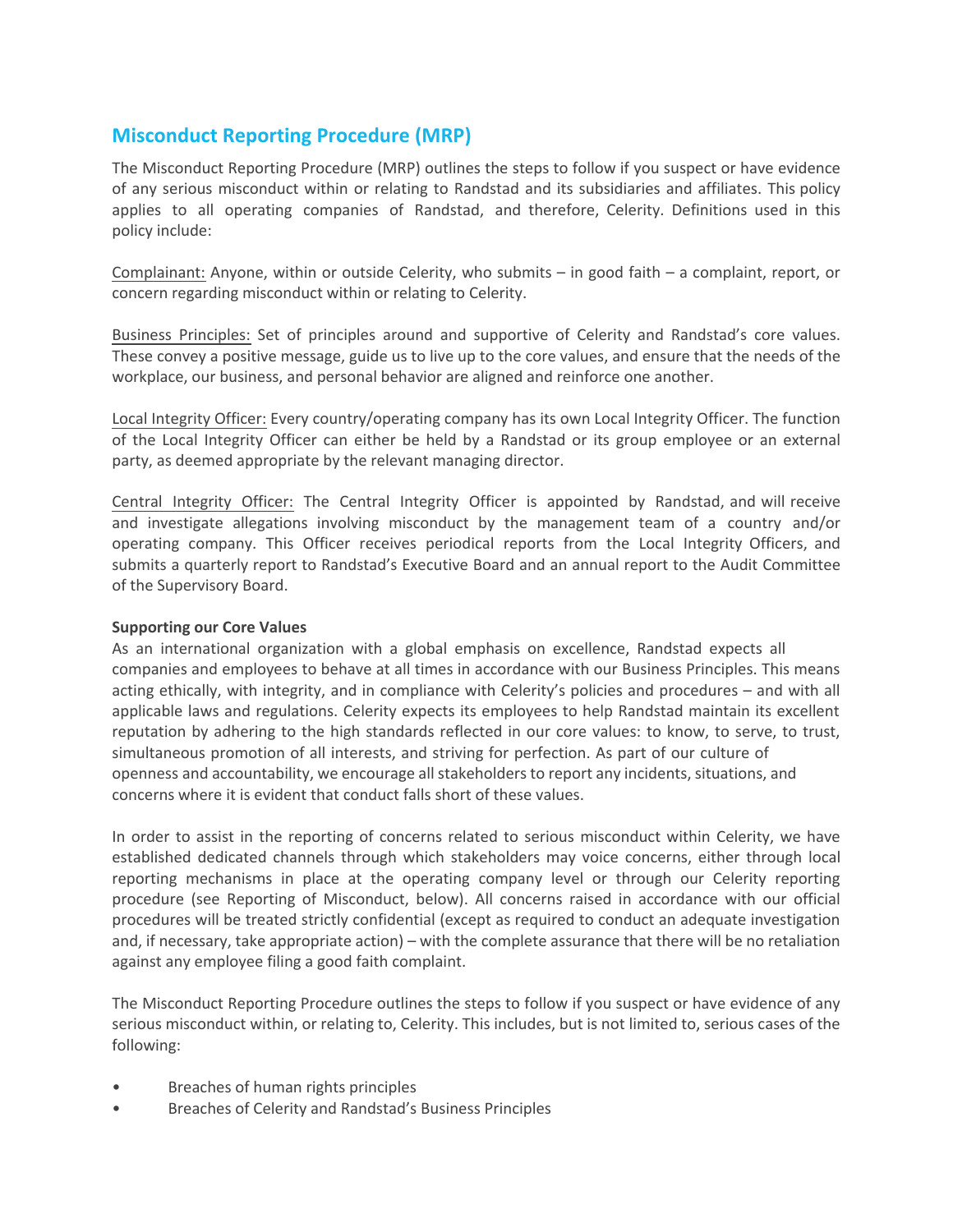- Breaches of Celerity and Randstad's policies or procedures
- Criminal offences
- Failure to comply with obligations imposed by law or regulation
- Personal misconduct or disrespectful behavior
- Health and safety failures
- Violation of any policies or procedures set forth in Celerity's Employee Handbook

Celerity and Randstad have an overall responsibility for the Misconduct Reporting Procedure and its application. All managers across Celerity and Randstad have a specific duty to facilitate compliance within their operations.

### **Reporting of Misconduct**

Anyone who suspects, with reasonable grounds, or has witnessed misconduct is obligated to report it. Stakeholders are encouraged to first raise concerns through their local reporting channels, either through local management lines or regular local contacts, such as via identified confidants, complaint desks, etc. Reporting to management is usually the fastest and preferred route, and the best way to ensure a good and open work environment throughout Celerity.

The Misconduct Reporting Procedure should not be used to bypass normal reporting procedures. It is only intended for use when reporting locally is likely to be inappropriate or ineffective, and should be considered as a last resort.

Reports can be submitted through Celerity's reporting platform, which consists of a telephone hotline, accessible 24 hours per day via free phone local access numbers, and a secure webpage. Both are operated by an independent external provider. Although reports can also be submitted anonymously, Celerity encourages you to reveal your identity when you submit a report, as this greatly facilitates the investigation of the report. Contact information is noted below:

Local Integrity Officer:

- Anne-Marie Evans; Chief Financial Officer
- integrityofficer@celerity.com;
- 703.848.3739

Central Integrity Officer:

- Dieuwke Visser; Senior Compliance Counsel
- dieuwke.visser@randstad.com
- $T: +31(0)205691237$

Speak-up: Hotline accessible 24 hours a day, 7 days a week:

 $H_{\text{c}}$ 

| Hotline NumberAccess | code  | On-Line Access                                |
|----------------------|-------|-----------------------------------------------|
| 1-866-250-6706       | 69557 | www.speakupfeedback.eu/web/integrityatausy/us |

In order to minimize unreliable and false reports, as well as for reasons of privacy protection, Celerity and Randstad will not investigate any anonymous reports received through other channels.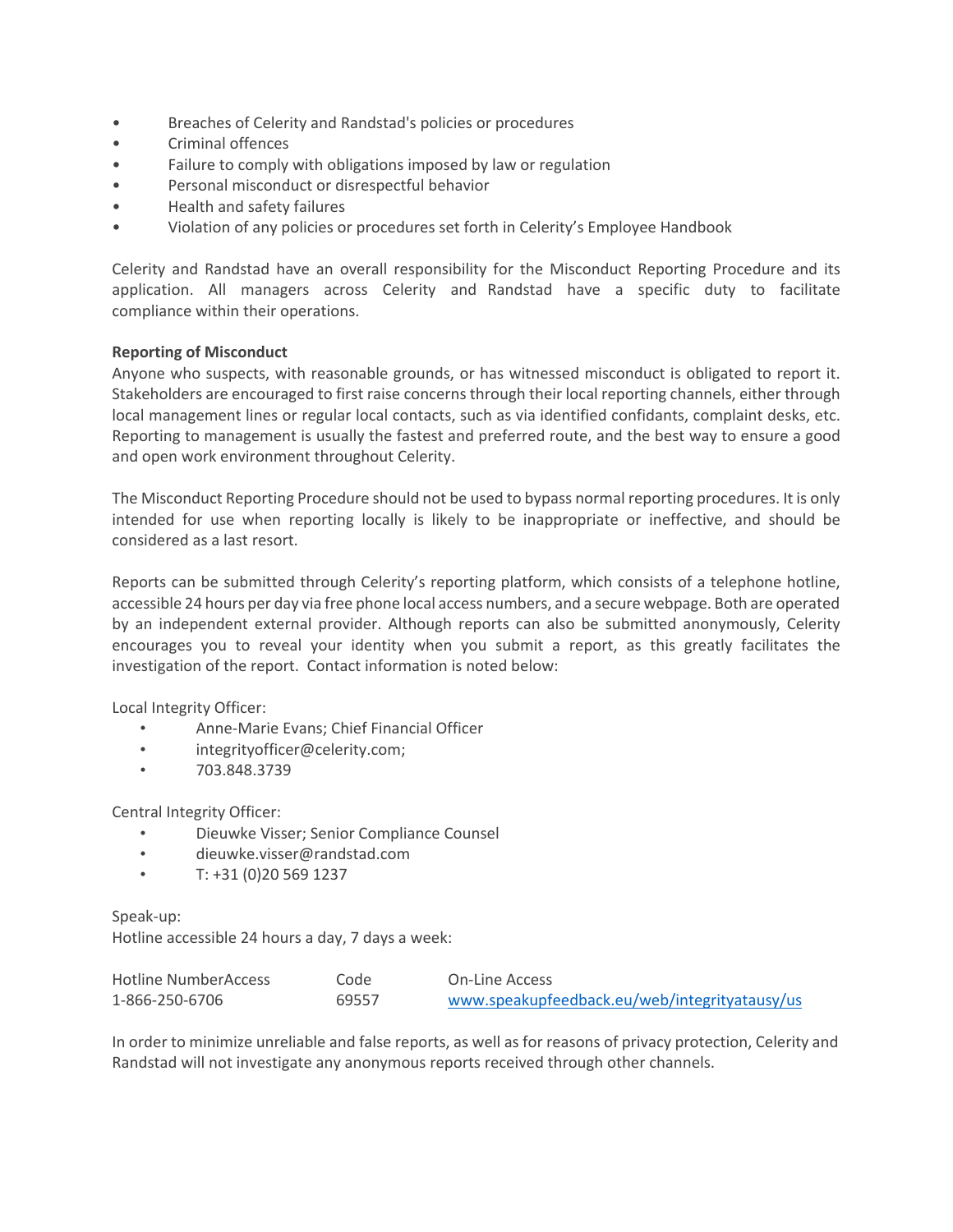Further, employees should be aware that unless external reporting is required or otherwise authorized by applicable law, reporting misconduct externally without first making use of internal procedures may violate contractual or other confidentiality obligations owed by our employees to Celerity. Violation of these obligations may result in disciplinary action.

# **Handling of a Report**

Reports received through Celerity's reporting platform are forwarded to the Local Integrity Officer (Anne-Marie Evans, Celerity's CFO). A copy is also sent to the Central Integrity Officer.

The Local Integrity Officer ensures that all reported cases are investigated and dealt with in a lawful and timely manner, and with full respect to the rights of all individuals involved. In certain instances, reported cases may be referred to and handled by a local management representative. In these cases, the same practices with regard to anonymity and no retaliation apply.

The Local Integrity Officer may decide not to investigate a report if:

- There is insufficient information for a fair investigation and there is no possibility of obtaining further information, or
- There is an indication that a report has been made in bad faith.

The Local Integrity Officer will confirm receipt of a report to a Complainant within five business days. To the extent possible, the Complainant will be kept informed of the progress of the investigation. However, for reasons of confidentiality, we may be prevented from sharing specific details of the investigation or actions taken.

If a report should have been submitted through the local reporting procedures, rather than via Celerity's reporting procedure, the Local Integrity Officer will refer the Complainant to the applicable local reporting procedures.

If the reported misconduct involves the local management team of the country and/or company, the Local Integrity Officer will redirect the complaint to the Central Integrity Officer. The Central Integrity Officer may inform local management and will inform the responsible member of Randstad's Management. Alternatively, the Central Integrity Officer has the discretion to involve an Audit Committee. Prompt and appropriate corrective action will be taken when and as warranted in the judgment of the relevant investigating person or body. Randstad expects management at all levels within Celerity to handle all reports concerning any alleged misconduct seriously, confidentially, in an expeditious manner and to not retaliate against a Complainant. Management is obligated to fully cooperate with any investigation into alleged misconduct.

# **Reporting in Bad Faith**

Celerity and Randstad view reporting of allegations in bad faith very seriously. Any report made in bad faith by an employee will be considered a serious breach of the Business Principles. Celerity and Randstad may take further action, if appropriate, against any Complainant who knowingly makes a false accusation or acts with malicious intent. Further action may include disciplinary action, which could result in termination of employment.

# **Protection, Rights, and Duties of the Complainant**